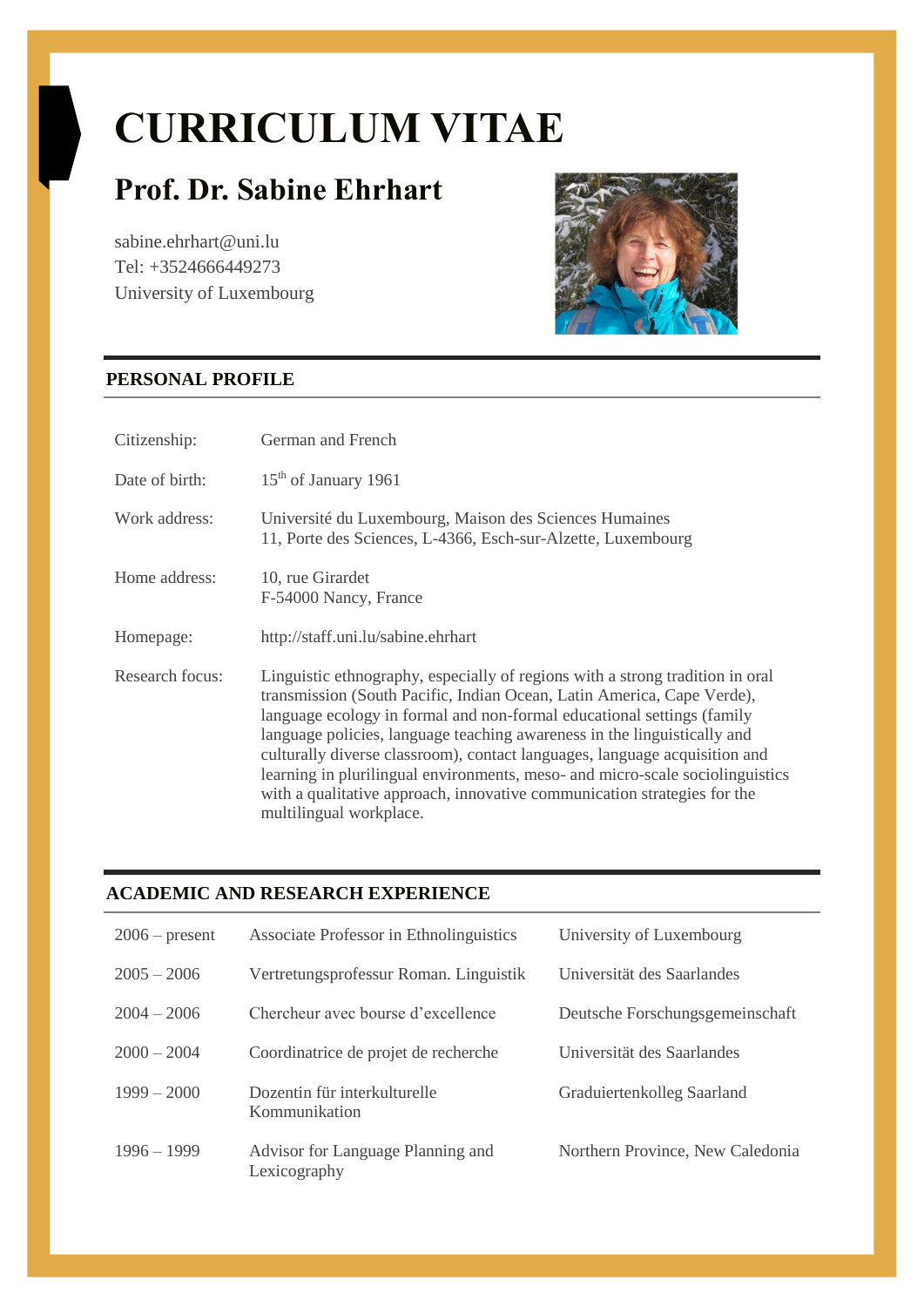| $1994 - 1999$ | University Lecturer in General Linguistics      | Nouméa, New Caledonia                            |
|---------------|-------------------------------------------------|--------------------------------------------------|
| $1993 - 1994$ | Linguistic Advisor for Language Policy          | Ministry of Education, Vanuatu                   |
| $1992 - 1993$ | Teacher Educator in Intercultural Studies       | Teachers' Training College, Nouméa               |
| $1991 - 1992$ | Book Translator (Romance/Germanic<br>languages) | Hanser Verlag, Polyglott, La Pierre-<br>qui-vire |
| $1989 - 1991$ | University Lecturer for Sociolinguistics        | University of the South Pacific,<br>Rarotonga    |
| $1986 - 1988$ | <b>Cultural Guide for Tourism</b>               | Direction départementale de tourisme<br>Loiret   |
| $1981 - 1985$ | Student Assistant in Lexicography               | Universität Augsburg                             |

### **EDUCATION**

| 2006 | Habilitation à diriger les recherches, Université Paris-Sorbonne,<br>and recognition by CNU (Conseil National des Universités) for: |
|------|-------------------------------------------------------------------------------------------------------------------------------------|
|      | Section 7 (Science du langage)<br>Section 20 (Ethnologie)<br>Section 70 (Sciences de l'éducation)                                   |
| 1993 | Doctoral degree in Linguistics, University of Augsburg                                                                              |
| 1986 | MA in Linguistics/Social and Physical Geography, University of Augsburg                                                             |

#### **FUTURE RESEARCH/UPCOMING PROJECTS**

Project *Emergent Languages in highly mobile settings: how to foster language appropriation in non-institutional contexts, from the family to the workplace?*

> This project is under construction with partners from the 5 continents. I am applying for a sabbatical semester during which I intend to build the ground of this cooperation network.

> Luxembourg has an exceptional density of language contact and interaction between the members of the different speech communities. Exchanges with international partners located in countries and regions with different situations and other models in which linguistic and cultural diversity is recognized are likely to provide precious information about promising initiatives, in a global ecolinguistic perspective. It is particularly important to include visions and experiences from outside Europe that have been a blind spot of research so far.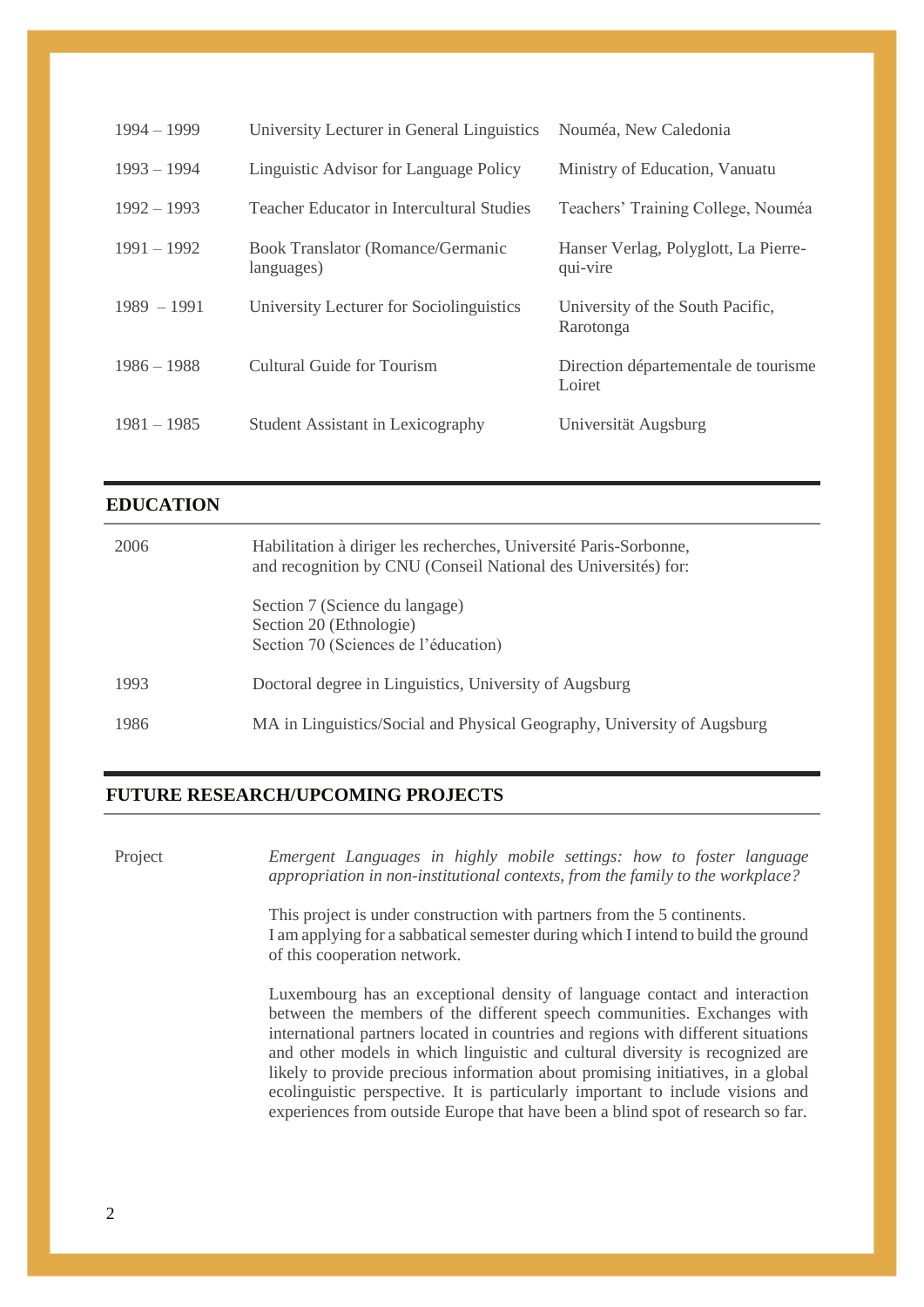# **RECORD OF SCIENTIFIC ACTIVITIES (SELECTION)**

| GEM&L                             | How can we learn to play the global game at the workplace by keeping our<br>local roots? Conference presented in a remote mode, with Claudia Polzin-<br>Haumann and Christina Reissner (Universität des Saarlandes) on May 12 <sup>th</sup> ,<br>2021 at the Biennial conference organized by the Academic research group on<br>Management & Language GEM&L, Strasbourg, France |
|-----------------------------------|---------------------------------------------------------------------------------------------------------------------------------------------------------------------------------------------------------------------------------------------------------------------------------------------------------------------------------------------------------------------------------|
| Goethe-Institut<br>Nancy/France   | Comment devenir plurilingue avec l'aide de sa famille?<br>Conférence plénière virtuelle, le 21 novembre 2021                                                                                                                                                                                                                                                                    |
| Initiative for<br>closing the gap | Science Meets Parliament 2017                                                                                                                                                                                                                                                                                                                                                   |
| <b>between</b><br>researchers and | Selection as a Scientific Partner for Humanities in the MEP-Scientist Pairing<br>Scheme launched by the European Parliament's Science and Technology                                                                                                                                                                                                                            |
| policy-makers                     | <b>Options Assessment (STOA) Panel</b><br>Exchange Partner: MEP Algirdas Saudargas, Lithuania                                                                                                                                                                                                                                                                                   |

# **GRANT DIRECTION AND SUPPORT**

| Project         | European Centre for Modern Languages of the Council of Europe            |
|-----------------|--------------------------------------------------------------------------|
| (international) | Foundation member, language manager and Luxembourg representative in the |

2020-2023 project:

[https://www.ecml.at/ECML-Programme/Programme2020-2023/Enhancinglanguageeducationincross](https://www.ecml.at/ECML-Programme/Programme2020-2023/Enhancinglanguageeducationincross-%20%20%20%20%20%20%20%20%20%20%20%20%20%20%20%20%20borderprofessionalandvocationaleducation/tabid/4303/language/en-GB/Default.aspx)[borderprofessionalandvocationaleducation/tabid/4303/language/en-GB/Default.aspx](https://www.ecml.at/ECML-Programme/Programme2020-2023/Enhancinglanguageeducationincross-%20%20%20%20%20%20%20%20%20%20%20%20%20%20%20%20%20borderprofessionalandvocationaleducation/tabid/4303/language/en-GB/Default.aspx)

| Project<br>(international) | Multilingual Exploration of Languages in Europe (MElang-E)                                                                                  |
|----------------------------|---------------------------------------------------------------------------------------------------------------------------------------------|
|                            | Funding: European Commission, Erasmus +                                                                                                     |
|                            | Project role: project manager and coordinator for Luxembourg                                                                                |
|                            | PI: Prof. Dr. Daniela Elsner                                                                                                                |
|                            | Institutions: Goethe University Frankfurt, Université du Luxembourg,<br>Universitat Pompeu Fabra, Tallinna Ülikool, Universitat Ramon Llull |
|                            | Duration: $12/2014 - 02/2017$                                                                                                               |
|                            | Amount (for Luxembourg): $\epsilon$ 48.000                                                                                                  |
| Project<br>(Grande Région) | <b>INTERREG</b> project "European Center for Competence and Resources in<br><b>Border Studies</b> "                                         |
|                            | Funding: ERDF & University of Luxembourg                                                                                                    |
|                            | Project role: advisor for linguistics and intercultural communication                                                                       |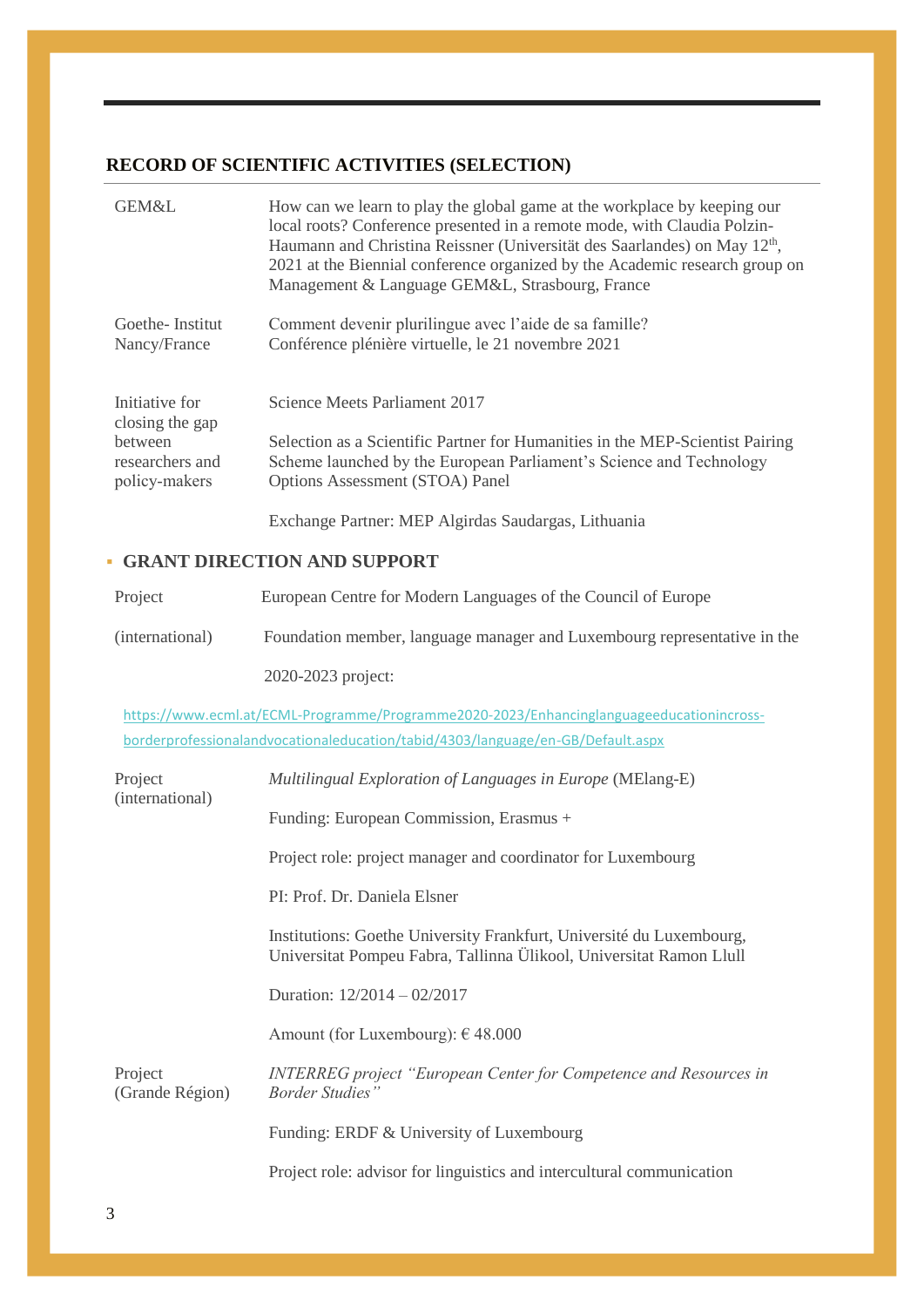#### PI: Christian Wille

|                            | Institutions: University of Lorraine, University of Luxembourg, University of<br>Liège, Saarland University, University of Kaiserslautern, University of Trier<br>and University of the Greater Region                                                   |
|----------------------------|----------------------------------------------------------------------------------------------------------------------------------------------------------------------------------------------------------------------------------------------------------|
|                            | Duration: 01/2018 - 12/2020                                                                                                                                                                                                                              |
|                            | Amount (total): € 3.600.000, –<br>Amount (for Luxembourg): $\epsilon$ 600.000, -                                                                                                                                                                         |
| Project<br>(international) | Tempus Programme No. 159328-FR-SMHES & Prolongation<br>Intercultural communication in medical settings                                                                                                                                                   |
|                            | Funding: European Commission, EACEA<br>http://eacea.ec.europa.eu/tempus/                                                                                                                                                                                 |
|                            | Project role: director of the linguistic program for 20 member Universities<br>between Strasbourg and Vladivostok (Bochum, Irkutsk, Novosibirsk)                                                                                                         |
|                            | Duration: 2005–2012, prolongation as an bilateral convention between<br>Luxembourg and Omsk Medical University: 2013–present                                                                                                                             |
| Project<br>(international) | Projet AUF Cultures familiales et scolaires: regards croisés d'enfants et<br>d'adolescents du sud-ouest de l'Océan Indien                                                                                                                                |
|                            | Funding: Agence universitaire de la Francophonie                                                                                                                                                                                                         |
|                            | Project role: accompanying scientific expert                                                                                                                                                                                                             |
|                            | Institutions: Université de la Réunion, Université d'Antananarivo/Madagascar,<br>University of Seychelles, University of Mauritius, University of Luxembourg                                                                                             |
|                            | Duration: 2015-2018                                                                                                                                                                                                                                      |
| Project<br>(international) | Projet AUF Tandem, bilinguisme et construction de savoirs disciplinaires: une<br>approche du FLE/FOS en contact avec les langues de l'ECO                                                                                                                |
|                            | Funding: Agence universitaire de la Francophonie                                                                                                                                                                                                         |
|                            | Project role: accompanying scientific expert                                                                                                                                                                                                             |
|                            | Institutions: Université de médecine et pharmacie Iuliu Hațieganu (Cluj-<br>Napoca, Romania), Université Babeș-Bolyai (Cluj-Napoca, Romania),<br>Univerzita Mateja Bela v Banskej Bystrici (Slovakia), Université de Genève,<br>Université du Luxembourg |
|                            | Duration: 2012-2014                                                                                                                                                                                                                                      |
| Project<br>(national)      | Ecology of Language Contact in Natural Settings for Children and Young<br><b>Adults (NATURALINK)</b>                                                                                                                                                     |
|                            | Funding: University of Luxembourg                                                                                                                                                                                                                        |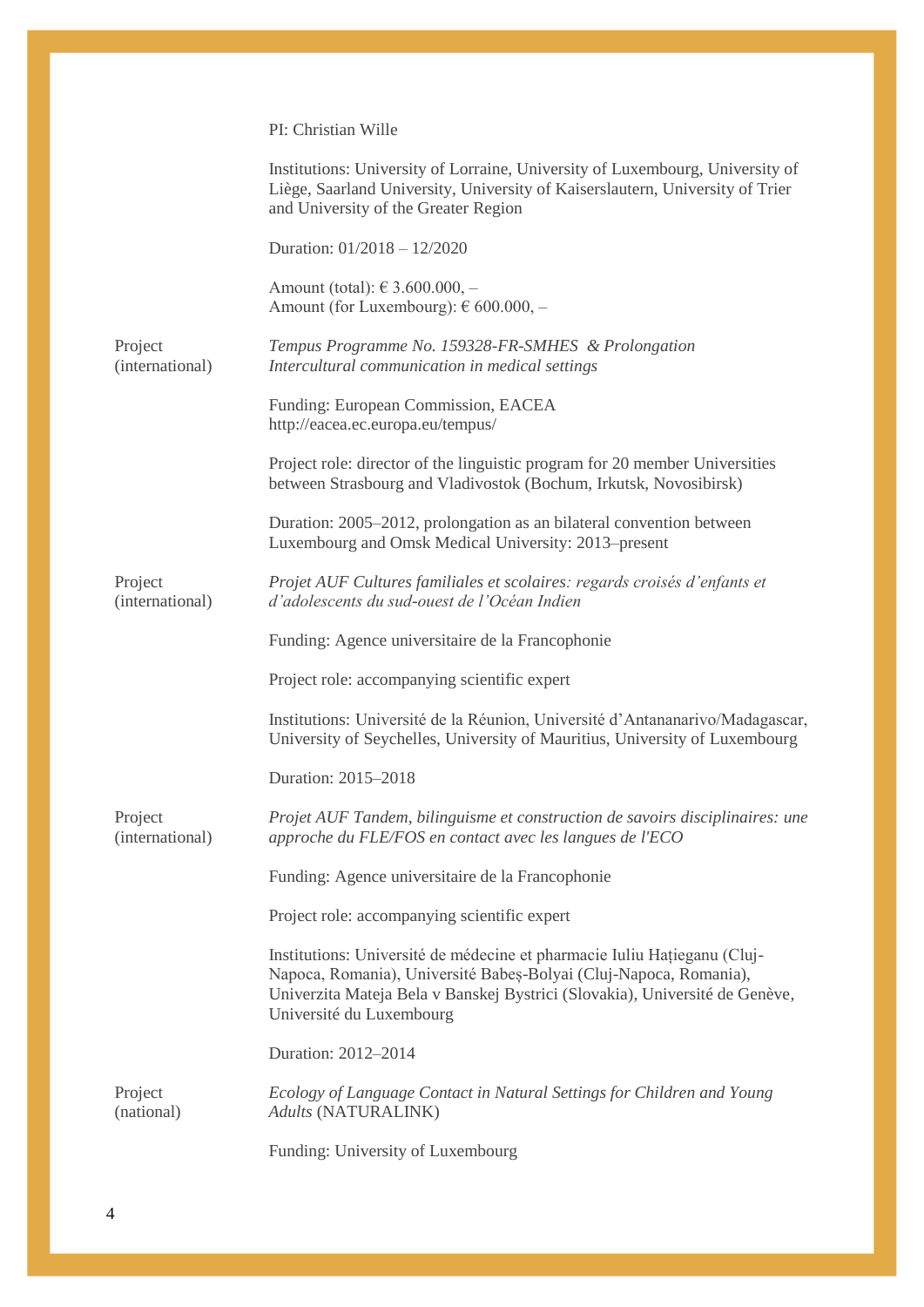|                            | PI: Sabine Ehrhart                                                                                                |
|----------------------------|-------------------------------------------------------------------------------------------------------------------|
|                            | Duration: 2011-2014                                                                                               |
|                            | Amount: € 350.000, –                                                                                              |
| Project<br>(national)      | Langues en Contact dans l'Espace et dans le Temps et leur impact sur le<br>milieu Scolaire au Luxembourg (LACETS) |
|                            | Funding: University of Luxembourg                                                                                 |
|                            | PI: Sabine Ehrhart                                                                                                |
|                            | Duration: 2006-2011                                                                                               |
|                            | Amount: $\epsilon$ 75.000, -                                                                                      |
| Project<br>(international) | Atlas of Pidgin and Creole Language Structures (APiCS)<br>http://apics-online.info/contributions/57               |
|                            | Funding: Max Planck Institute                                                                                     |
|                            | Project role: collaborator and regional expert for the South Pacific                                              |
|                            | Duration: $01/2007 - 12/2011$                                                                                     |

#### **SCIENTIFIC CONGRESSES, SYMPOSIUMS AND CONFERENCES (selection)**

- o How can we learn to play the global game at the workplace by keeping our local roots? Conference presented (remote) with Claudia Polzin-Haumann and Christina Reissner (Universität des Saarlandes) on May 12th, 2021 at the Biennial conference organized by the Academic research group on Management & Language, Strasbourg/France
- o Comment devenir plurilingue avec l'aide de sa famille? Conférence plénière virtuelle, le 21 novembre 2020 à l'Institut Goethe, Nancy/France
- o Keynote speech: Kenntnisse der Nachbarsprachen in der Benelux: Hindernis oder Chance? Secrétariat général BENELUX, Bruxelles, le 22 novembre 2019
- o L'approche de la langue de l'autre, entre découverte culturelle et émergence d'un nouvel espace interculturel ? Conférence plénière dans le cadre du cycle : Espaces et lieux de l'interculturel, Université de Strasbourg, le 1 novembre 2018
- o Keynote Speech : Friesland Encounter European Week of Regions and Cities European Language Policies: Linguistic Diversity. The perspective of Smaller State and Regional or Minority Languages: The example of Luxembourg, Sept. 4, 2018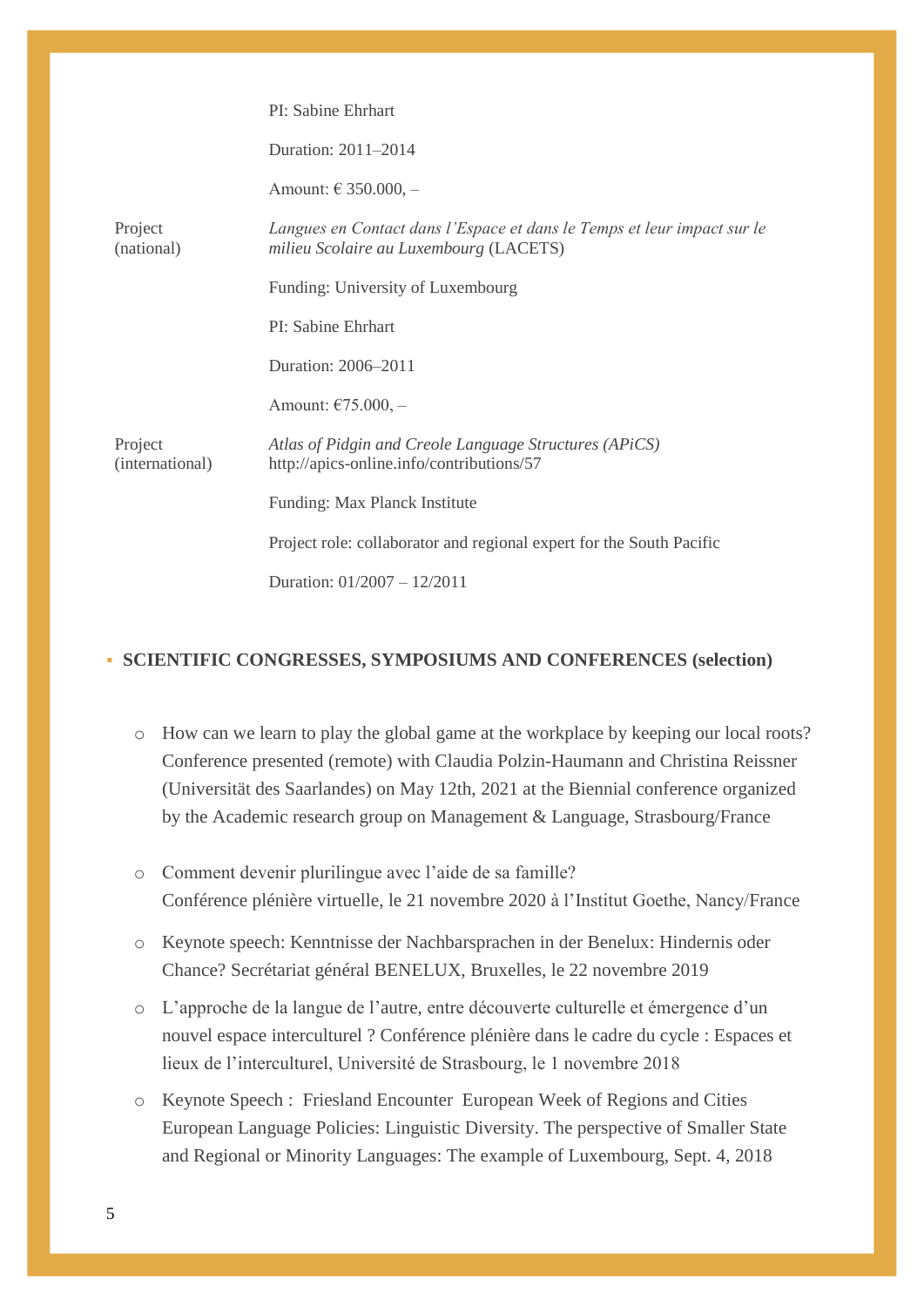- o Ehrhart, S. (2017) "La frontière, un défi pour l'enseignement des cours de langues (étrangères)?", keynote speech at the conference Support Multilingualism in the Euroregio, Maastricht, November 23 2017.
- o Ehrhart, S. (2017) "Teaching languages in contact: the case of Luxembourg and Catalonia", presented at the high-level conference The Current Challenges for Minority Languages in today's complex societies, Brussels, November 9 2017.
- o Ehrhart, S. and Bes, A. (2017) "Luxembourg: A multiplurilingual space for language education. How can teacher education respond to the linguistic and cultural diversity of a given place?" presented at the international colloquium Intercultural educational proposals promoting bilingual and multilingual teaching trajectories. Co-constructing teacher development in the 21st century, Bogotá, November 3–4 2017.
- o Ehrhart, S. (2017) "La famille, lieu d'apprentissage de la diversité et de la mobilité", presented at the international colloquium *Paroles d'enfants, d'adolescents et d'adultes sur l'espace familial et scolaire dans l'océan Indien: vers une démarche intégrative des différents points de vue exprimés ?*, Université de La Réunion, October 10–11 2017.
- o Ehrhart, S. and Randriamarotsimba, V. (2017) "Dialogue Nord-Sud, plurilinguisme et perspective écologique : pour le développement de la recherche et de la formation d'enseignants en sciences humaines", presented at the conference *The Ends of the Humanities*, University of Luxembourg, September 12 2017.
- o Ehrhart, S. (2017) Evaluator and scientific advisor (at distance) to ARIC CRECI 2017 held at Université d'Antananarivo (Main organizer: Tiana Razafindratsimba, D.), May 23-27 2017.
- o Ehrhart, S. (2017) "Pluralité linguistique en contexte francophone. Perspective écologique. L'exemple de Madagascar". Scientific meeting on the occasion of the Habilitation defense by Vololona Randriamarotsimba, Madagascar, February 17 2017.
- o Ehrhart, S. (2017) "Wéi funktionéiert Méisproochegkeet?" talk at the conference *Ausgrenzung duerch Sprooch* (general public), Esch-sur-Alzette, February 8 2017.

#### **PUBLICATIONS (choice)**

- o Ehrhart, S. & Pauleau, Ch. (forthcoming) "Neukaledonien". In Patzelt, C. et al. (eds.) *Weltsprache Französisch*. Ibidem.
- o Ehrhart, S. (2019) La famille, lieu d'apprentissage de la diversité et de la mobilité. Dans Lebon-Eyquem (éd.). Presses Universitaires Indianocéaniques.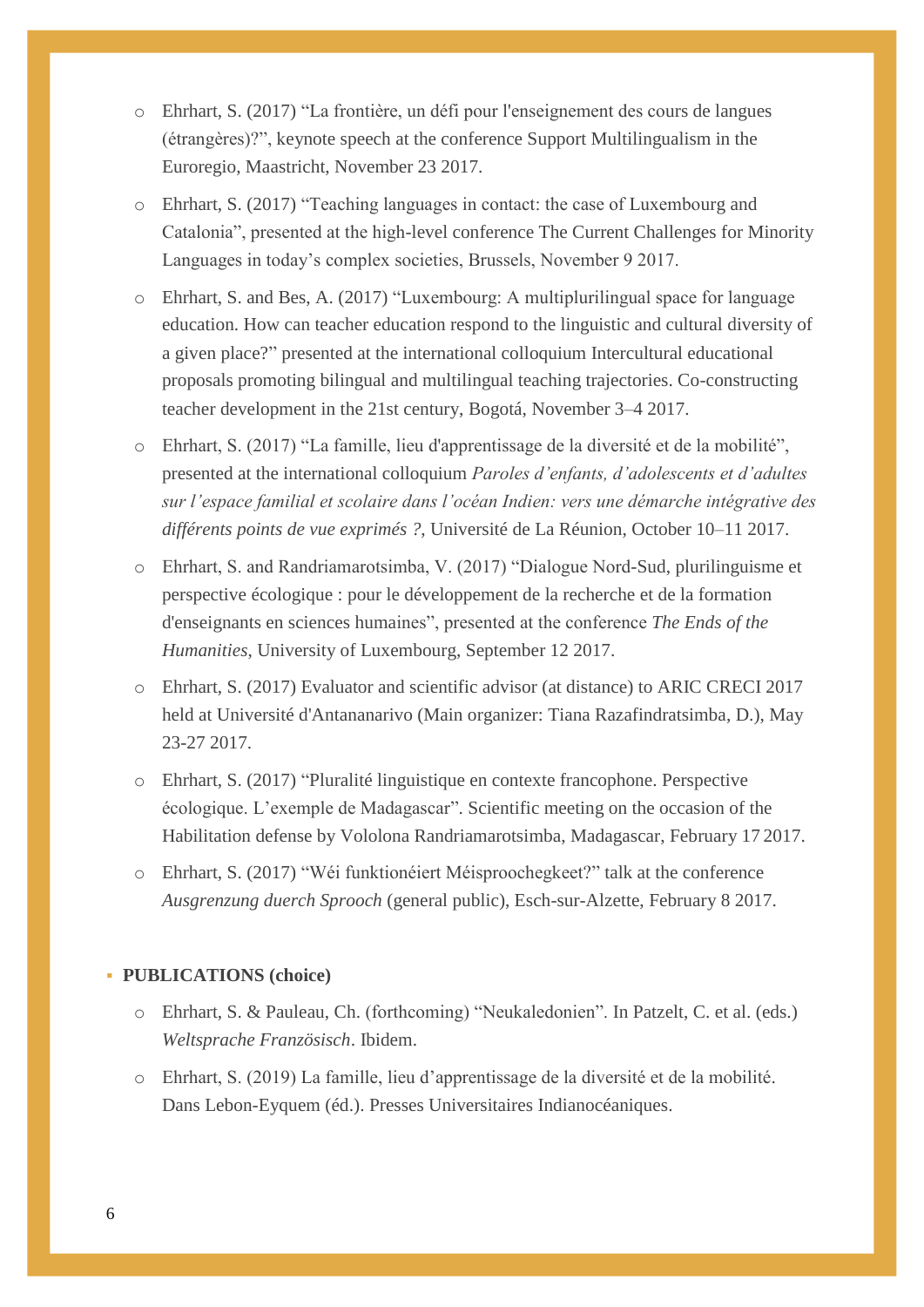- o Ehrhart, S. (2019) "Staatliche und individuelle Mehrsprachigkeit." In Fäcke, Ch. & Meissner, F.-J. (eds.) *Handbuch Mehrsprachigkeits- und Mehrkulturalitätsdidaktik*. Narr Verlag Tübingen.
- o Ehrhart, S. (2018) "Multilinguismus versus Plurilinguismus". In Valsamidou, M. & Hark, V. (eds.) Bildungshandbuch zu grenzüberschreitenden Bildungsprojekten. Zweckverband Aachen Euregio.
- o Ehrhart, S. (2018) "Individual and Societal Bilingualism and Multilingualism." In Fill, A. & Penz, H. (eds.) *The Routledge Handbook of Ecolinguistics*: 109-120.
- o Ehrhart, S. (2017) "Bridging the gap: Childhood language acquisition and creole genesis." *Languages and Linguistics in Melanesia*: 178–196.
- o Ehrhart, S. (2017) "Polynésie et Mélanésie." In Reutner, U. (ed.) *Manuel des francophonies* 22: 626–640. De Gruyter.
- o Ehrhart, S. (2017) "Border-crossing: language ecology as a centripetal force for effective communication in the multilingual workplace." *Bulletin Vals Asla 6* – *Overcoming barriers, bridging boundaries and deconstructing borders in multilingual professional settings: une perspective comparative*: 85–97. Association Suisse de Linguistique Appliquée.
- o Ehrhart, S. (2016) "Entre français calédonien et langue kanak : quelle place pour le tayo ? Une approche écolinguistique." *Langages* 203: 37–47. Armand Colin.
- o Hamez, G., Ehrhart, S., Polzin-Haumann, C., Reissner, Ch. and Trépos, Jean-Yves (2016). "Frontières linguistiques et communités de travail." Notes de Recherche : questions de communication : 351-374.
- o Ehrhart, S (2015) "Continua of language contact." In Yakpo, K. (ed.) Code-Switching between structural and sociolinguistic perspectives: 305–316. De Gruyter.

#### **OTHER SCIENTIFIC ACTIVITIES**

| <b>Memberships</b> | Founding member of GRETI Groupement de Recherches                |
|--------------------|------------------------------------------------------------------|
|                    | Transfrontalières Interdisciplinaires http://www.uni-            |
|                    | gr.eu/fr/chercheurs-et-enseignants/border-studies/greti          |
|                    | Member of Réseau francophone de sociolinguistique                |
|                    | Member of LANGSCAPE https://blogs.hu-berlin.de/langscape/        |
|                    | Member of Doctoral School at Université d'Antananarivo           |
|                    | Collaborator of the University of Cape Verde (migration studies) |
|                    | Intercultural advisor (Medical University, Omsk)                 |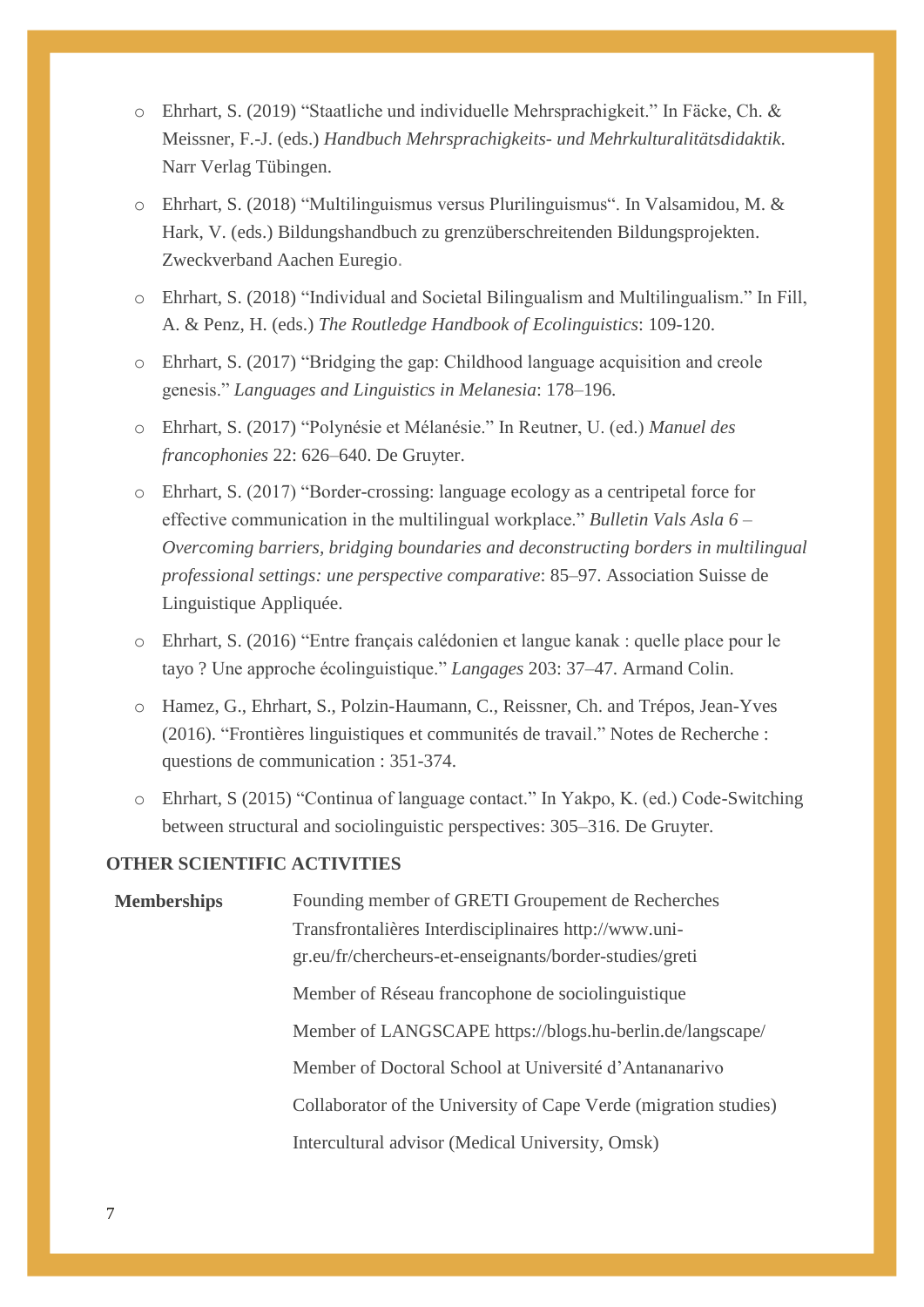| <b>Evaluator for</b>                          | Deutsche Forschungsgemeinschaft (Germany)                                                                                                                                                                    |
|-----------------------------------------------|--------------------------------------------------------------------------------------------------------------------------------------------------------------------------------------------------------------|
|                                               | Agence Nationale de la Recherche (France)                                                                                                                                                                    |
|                                               | <b>Australian Research Council ARC</b>                                                                                                                                                                       |
|                                               | Research Council of Canada (Social Sciences and Humanities)                                                                                                                                                  |
|                                               | European Science Foundation (Humanities)                                                                                                                                                                     |
|                                               | Czech Research Foundation (Campagne 2019-2024)                                                                                                                                                               |
| <b>Editor-in-Chief</b>                        | De Gruyter Open Linguistics, ISSN: 2300 9969 (2015– present)                                                                                                                                                 |
| <b>Reviewer for</b>                           | Vox Romanica                                                                                                                                                                                                 |
|                                               | Synergies Pays Germanophones Editorial board member                                                                                                                                                          |
|                                               | Canadian Modern Language Review                                                                                                                                                                              |
|                                               | Studia Romanica et Linguistica                                                                                                                                                                               |
| <b>Conference</b><br>organisation<br>(choice) | "Migrational flows and the impact of borders", International seminar<br>in Praia, Universidade de Cabo Verde, with partners from Cabo<br>Verde and Brazil (University of Rio de Janeiro). January 18th 2018. |
|                                               | Panel leader "École, enseignements, apprentissage", Congrès des<br>sociolinguistes français, Montpellier, June 14 2017.                                                                                      |
|                                               | "Happy Talk: Arts-based practice for social inclusion", held at the<br>University of Luxembourg, 22–23 November 2016.                                                                                        |
|                                               | "Shaping new border spaces through languages? Innovative<br>approaches to language teaching and learning in highly diverse<br>contexts", held at the University of Luxembourg, 15-16 April 2016.             |
| <b>FUNCTIONS</b><br>(past and present)        | Foundation member of MABS and person in charge of linguistics<br>https://wwwen.uni.lu/studies/flshase/master_in_border_studies                                                                               |
|                                               | $(2017 - )$                                                                                                                                                                                                  |
|                                               | Director of linguistic branch of FOPED (Teacher Education System<br>for Luxembourgish Secondary Schools) from 2010-2016                                                                                      |
|                                               | Director of Research Group LEPL for Linguistics at Luxembourg<br>University from 2010-2011                                                                                                                   |
|                                               | Board member of Research Unit LCMI from 2009-2011                                                                                                                                                            |
|                                               |                                                                                                                                                                                                              |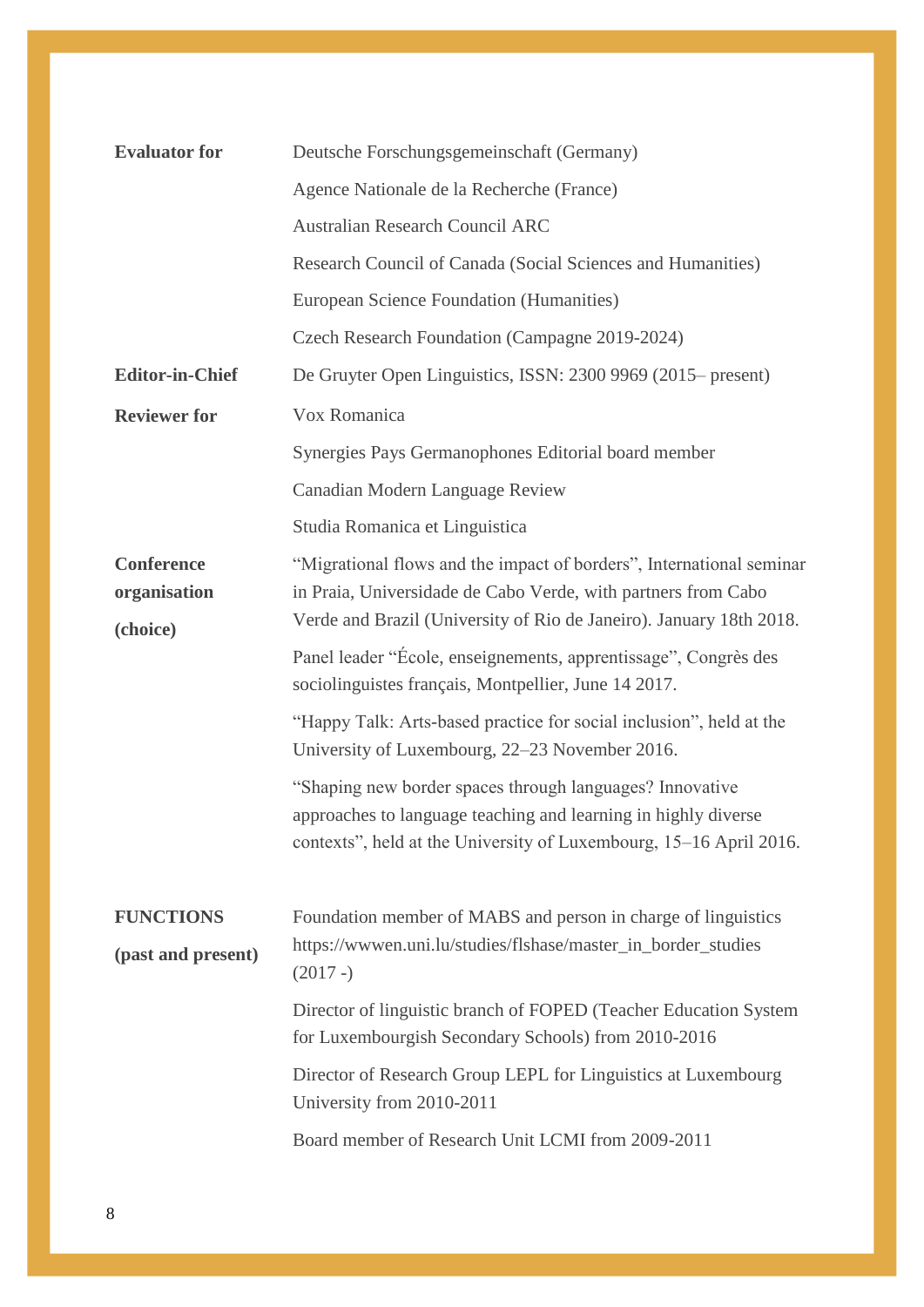Member of University Board Conseil Universitaire from 2009-2014 Member of Expert Team at the Ministry of Education, Luxembourg, with the Direction de Politique Linguistique, Strasbourg 2007-2010.

# **ACADEMIC TEACHING (present state)**

| <b>Master in Border Studies:</b>       | Courses: Introduction into Research on Language Contact                                                                                                                                                                      |
|----------------------------------------|------------------------------------------------------------------------------------------------------------------------------------------------------------------------------------------------------------------------------|
|                                        | Umgang mit Wissen in mehrsprachigen Kontexten                                                                                                                                                                                |
| <b>Bachelor en Sciences de</b>         | Courses: Mehrsprachigkeit in der Schule                                                                                                                                                                                      |
| l'Éducation:                           | Projet Lehr-Lernwerkstatt                                                                                                                                                                                                    |
|                                        | Language education, language teaching awareness                                                                                                                                                                              |
|                                        | Heritage languages and family language policies                                                                                                                                                                              |
| <b>DSHSS</b> (Doctoral School):        | Course 1.15 Language ecology and social justice                                                                                                                                                                              |
| <b>Other seminars and</b><br>lectures: | National University of Honduras, Tegucigalpa: Project-based<br>research in the educational sector (support in the MA<br>program on sociodidactics), since 2020                                                               |
|                                        | How to achieve intercultural openness. Seminar with the<br>medical students at the Medical University, Omsk/Siberia<br>$(since 2008- ongoing).$                                                                              |
|                                        | Erasmus Plus: Seminars and research meetings on<br>sociolinguistics, oral traditions and ethics of field research at<br>Université de Nouvelle-Calédonie, Nouméa (March 2018)                                                |
|                                        | Erasmus Plus EU-DO-IT Workshop on the availability of<br>linguistic resources in communicational exchanges between<br>administrative staff and forced migrants (with Viviane Lohe,<br>University of Frankfurt, March 1 2018) |
|                                        | Seminar on field research methodology and the development<br>of research projects with the research team in sociological<br>sciences at Universidade de Cabo Verde (January 2018)                                            |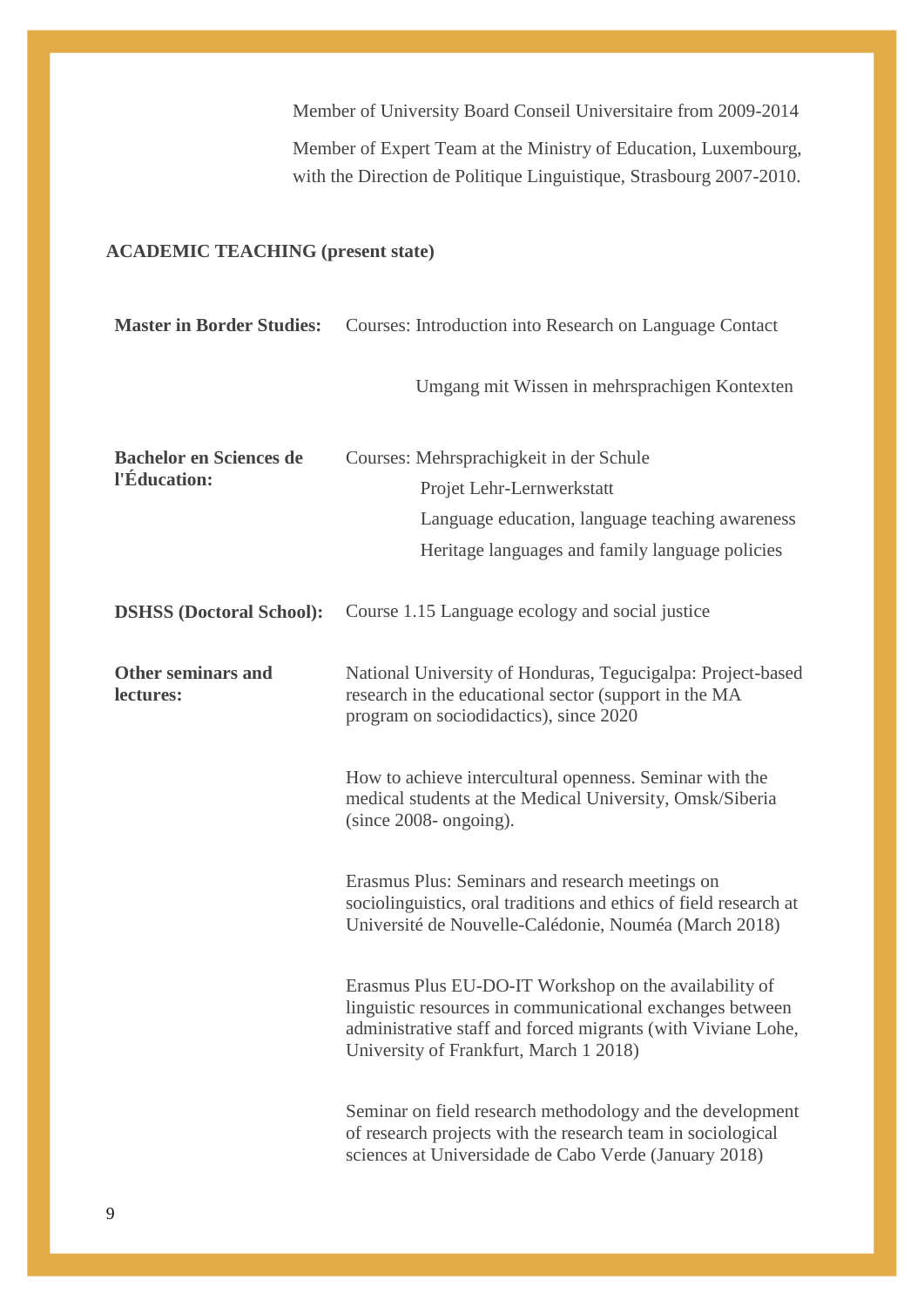# **SUPERVISED PHD THESES**

| <b>Main supervision</b><br>(finished):                                                | Kalocsányiová, E. (2019). Managing multilingualism in refugee<br>contexts. Luxembourg: University of Luxembourg (started: 11/2015)                                                                                                                                                       |
|---------------------------------------------------------------------------------------|------------------------------------------------------------------------------------------------------------------------------------------------------------------------------------------------------------------------------------------------------------------------------------------|
|                                                                                       | Shatnawi, M. (2017). Transnational Families and their Children's<br>Experiences of Education: Investigating Issues of Language, Identity<br>and Schooling in Northern Ireland (external).                                                                                                |
|                                                                                       | Schröder, N. (2017). Projektorientiertes und handlungsbezogenes<br>Lernen in heterogenen Gruppen am Beispiel der Freien Schule Glonntal<br>(external).                                                                                                                                   |
|                                                                                       | Stoike, R. (2015). Die Herausforderung der dritten Sprache – eine<br>Grounded-Theory-Studie zu sprachlichen Praktiken und<br>Repräsentationen von Mehrsprachigkeit bei Studierenden der<br>dreisprachigen Master an der Universität Luxemburg.                                           |
|                                                                                       | Niesen, H. (2014). The impact of socio-cultural learning tasks on<br>intermediate EFL students' grammatical language awareness<br>development.                                                                                                                                           |
| Co-supervision<br>and juries for<br>doctoral studies<br>and habilitations<br>(choice) | Flavia R. Bley (defense in 2021). Brazilian newcomer children<br>becoming multilingual in Luxembourg– three case-studies that<br>investigate how the Luxembourgish public schools, their families, and<br>their participation in Maison Relais contribute to their language<br>learning. |
|                                                                                       | Paula Prescod (2020) Pratiques d'hybridation : dynamiques des<br>contacts linguistiques et culturels. Université d'Aix-Marseille;<br>habilitation.                                                                                                                                       |
|                                                                                       | Angeliki Kiapekaki (2020). Les programmes de mobilité dans le<br>discours des jeunes Grecs. Motivations, effets, place des langues<br>étrangères. Université de Strasbourg.                                                                                                              |
|                                                                                       | Ismail Bourezgui (2017). Administration de « l'implication » dans le<br>discours publicitaire différé écrit (cas des énoncés de publicité écrits en<br>français en Tunisie. (University of Luxembourg), présidente du jury.                                                              |
|                                                                                       | Caterina Sugranyes Ernest (2017). A Plurilingual Approach to<br>Language Teaching and Learning in Catalonia: Using Heritage<br>Languages in the Additional Language Classroom. (Blanquerna -<br>Universitat Ramon Llull), rapporteur.                                                    |